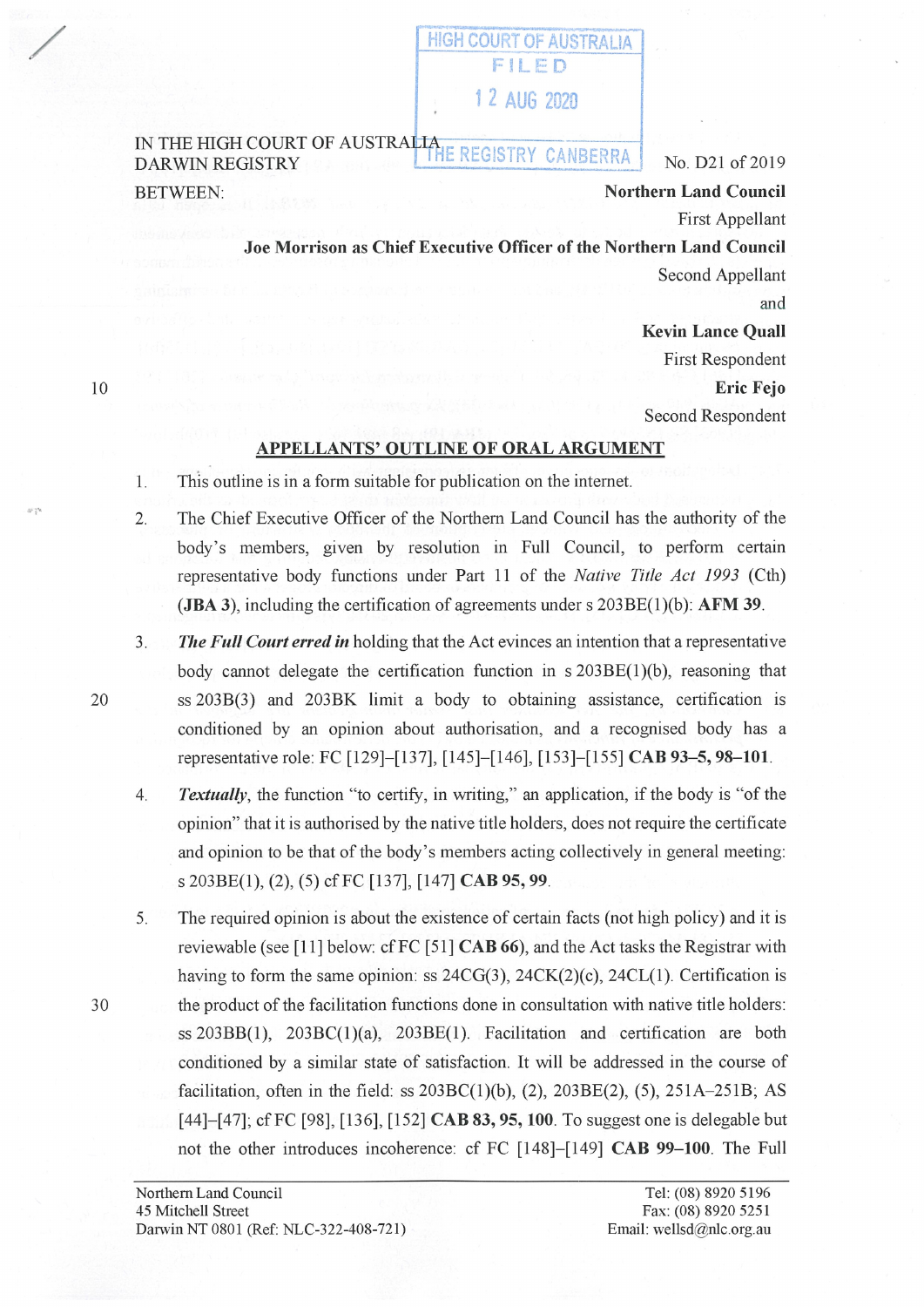Court's construction at "a level of specificity" decontextualizes things: FC [60]–[61], [128] (last sentence), [148]–[149] **CAB 69, 92, 99–100**; AS [33]–[39]; Reply [10].

- 6. *Structurally, s 203BK(1) attaches to ss 203B(4) and 203BA:* It is open to a representative body to decide that delegation is both necessary and convenient (s 203BK(1)) when determining priorities and allocating resources in the performance of functions (s 203B(4)), and for the timely performance of functions and maintaining structures and processes that promote satisfactory representation and effective consultation (s 203BA): TJ [25]–[26] **CAB 18** cf FC [101], [104(c)], [128], [135(b)], [146] **CAB 85–6, 92, 95, 98**; *Palmer v Australian Electoral Commission* (2019) 93 10 ALJR 947 at [44], [47], [65] (**JBA 23**); *Ex parte Forster; Re University of Sydney*  [1963] SR (NSW) 723 at 726, 733 (**JBA 19**); AS [49], [62]; see also [9]–[10] below.
	- 7. Delegation to an executive officer is consistent with conferring functions on a recognised body with provision on how functions must be performed, as the criteria for recognition, and without prescription of the body's structure or processes: ss 203AI, 203B, 203BA. There is no positive provision requiring that functions be done by the body's council of members or board of directors together as a deliberative assembly: cf FC [135], [137] **CAB 94–5**. Section 203B(3) is directed to arrangements with "another person", not the body's internal organisation: cf FC [102], [104(c)], [135(b)], [145]–[146] **CAB 85–6, 95, 98** ("itself" at [102], [135]); and see [10] below.
- 20 8. *Contextually, the Act assumes that senior management are engaged in the performance of functions* as indicated by (1) the performance criteria for recognition  $(s 203BA(2)(c)(iii)-(v))$ ; (2) the internal review of decisions in the performance of functions (s 203BI); (3) restrictions on directors participating in decisions where they have a material personal interest (s 203EA); (4) the immunity of executive officers and members in connection with the performance of functions (s 203FD); (5) attribution of the conduct and state of mind of directors, employees and agents (s 203FH), dovetailing the certification conditions in s 203BE(2), (4), (5)–(6): Reply [5]–[8]; *McGlade* (2019) 374 ALR 329 at [332]–[333] (**JBA 21**).

9. The provisions reflect generic corporate structures with members and directors at the 30 apex and operational decision-making devolved to management — the governing body being "responsible for the executive decisions" (s 201A). The provisions assume performance by executive officers or by members/directors (ss 203FD, 203FH(7)), if that is the manner in which the body determines priorities and allocate resources in the performance of functions and acts in order to meet the performance recognition

2